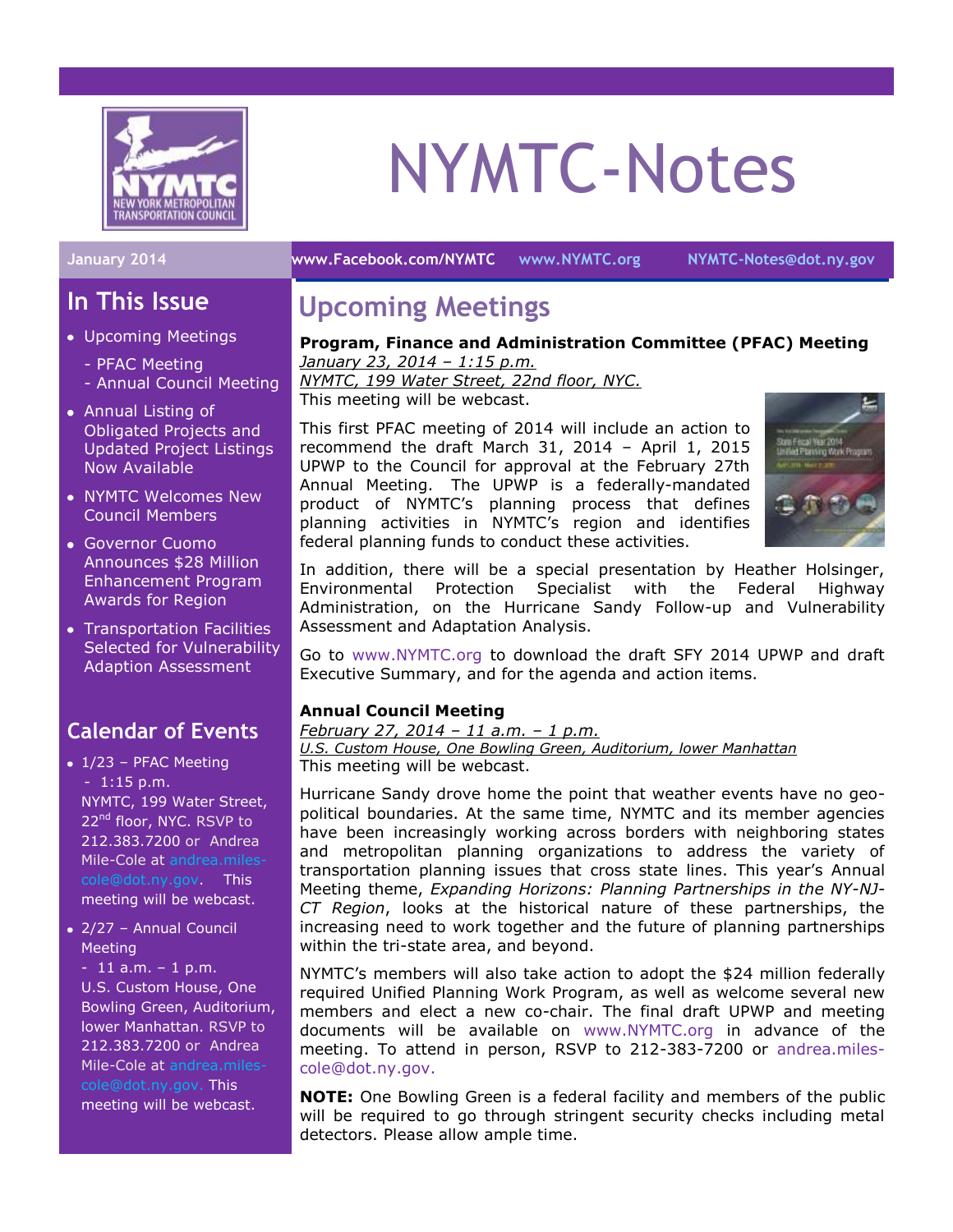*NYMTC is a regional council of governments that provides a collaborative transportation planning forum as the metropolitan planning organization for New York City, Long Island and the lower Hudson Valley.*

#### **NYMTC's Title VI Policy**

*The New York Metropolitan Transportation Council assures that no person shall on the grounds of race, color, national origin, or gender, as provided in Title VI of the Civil Rights Act of 1964 and related statutes be excluded from participation in, or be denied the benefits of, or be otherwise subjected to discrimination under any program or activity for which NYMTC received Federal financial assistance.*

 *Further, NYMTC incorporates the principles of environmental justice into its policies, planning and project development activities to ensure that there are no inequitable impacts on minority groups and lowincome groups throughout the region.*

# **Annual Listing of Obligated Projects and Updated Project Listings Now Available**

The *Annual Listing of Obligated Projects* for Federal Fiscal Year (FFY) 2013



is now available on [www.NYMTC.org.](http://www.nymtc.org/) The Annual Listing is required by federal regulations after the conclusion of a fiscal year to report on progress in implementing the five-year Transportation Improvement Program (TIP). Although the TIP indicates planned funding for improvement projects and confers eligibility for federal funding, obligation effectively "locks in" the funding for projects and leads the way to implementation.

This annual listing of obligated projects has also been mapped for ease of review. Directions to spatially view the project listing in Google Earth and learn more on TIP visualization are available on our website at<http://www.nymtc.org/abouttip-down.cfm>

# **NYMTC Welcomes New Council Members**

The start of the new year also marks the start of new administrations for several of NYMTC's Principals. In Rockland County, Ed Day replaced C. Scott Vanderhoef, who led the county for 20 years.

In New York City, Mayor Bill de Blasio has appointed Polly Trottenberg Commissioner of the New York City Department of Transportation. An appointment for the new Director of the New York City Department of City Planning is pending as of this writing. Over the next few issues, we will run profiles of the new Principals. This month we focus on the new Rockland County Executive, Ed Day.

On January 1, 2014, Ed Day became Rockland's third County Executive since the post was created in 1985. He had previously served in the Rockland County Legislature from 2006 to 2013.

County Executive Day retired from the New York City Police Department in 2000, with the rank of Commanding Officer of two Detective Squads in the Bronx. Following several years as Director of Corporate Security for Phipps Houses in New York City, he became Chief of Detectives of the Baltimore Police Department before returning to the private sector, working as a Senior Security Consultant for American Security Systems, Inc. In 2003, he earned the Rockland County Distinguished Service Award for his dedication to the community, which he continues to serve in his new capacity as County Executive.



Rockland County Executive Ed Day was born in 1951 in a housing project in Brooklyn to Edwin and Jane Day. Growing up as the eldest of three children, Ed graduated from Brooklyn Technical High School in 1968. He continued his education with an Associate's Degree in Business Administration and Marketing from Kingsborough Community College in 1971, further pursuing his education at Pace University while working full time in sales. Eight years later, he joined the New York City Police Department.

County Executive Day has been married to Jean for over 30 years. Ed and Jean are the proud parents to two sons and have one grandson.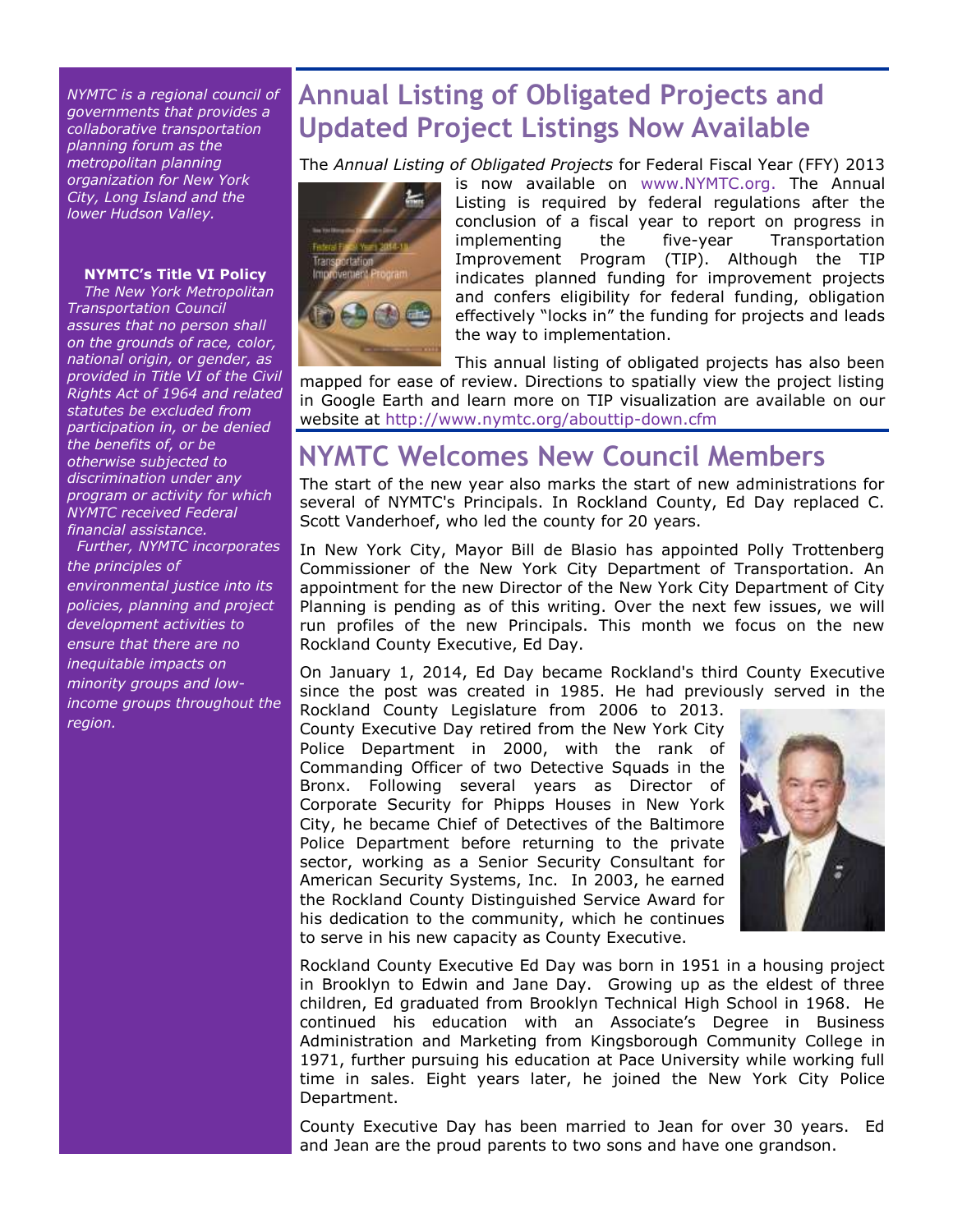### **NYMTC Council Members**

#### **Voting Members**

- Joan McDonald, New York State DOT Commissioner and NYMTC co-chair
- Rob Astorino, Westchester County Executive and NYMTC co-chair
- Polly Trottenberg, Commissioner, New York City Department of Transportation
- Richard Barth, Acting Director, New York City Department of City Planning
- [Thomas Prendergast,](http://www.mta.info/mta/leadership/ferrer.htm) Chairman and CEO, Metropolitan Transportation Authority
- Edward P. Mangano, Nassau County Executive
- MaryEllen Odell, Putnam County Executive
- Ed Day, Rockland County Executive
- Steve Bellone, Suffolk County Executive

### **Advisory Members**

- Patrick Foye, Executive Director, Port Authority of NY & NJ
- James Weinstein, Executive Director, New Jersey **Transit**
- Mary K. Murphy, Executive Director, North Jersey Transportation Planning Authority
- Joe Martens, Commissioner, NYS Dept. of Environmental **Conservation**
- Marilyn G. Shazor, Regional Administrator, Federal Transit Administration, Region 2

# **Governor Cuomo Announces \$28 Million Enhancement Program Awards for Region**

On January 15, 2014, Governor Cuomo announced the award of approximately \$67 million for Transportation Enhancement Projects throughout New York State, with \$28 million awarded throughout the NYMTC region.

These funds are made available to the State through the Federal Highway Administration (FHWA) and are administered by NYSDOT. The funds are dedicated for strategic investments in transportation alternatives. This is the last year of availability of the Transportation Enhancement Program, which has been succeeded by the Transportation Alternatives Program under MAP-21, the federal transportation authorization.

The projects were selected through a competitive solicitation process in which NYMTC's members were an integral part, and rated on established criteria that included environmental enhancement to and for the transportation system; connectivity to an existing transportation system; encouragement of smart growth; impact on local or regional economies; availability of matching funds; and level of community support. For more information go to [http://www.governor.ny.gov/press/01152014-bicycle-pedestrian-enhancement](http://www.governor.ny.gov/press/01152014-bicycle-pedestrian-enhancement-proj)[proj](http://www.governor.ny.gov/press/01152014-bicycle-pedestrian-enhancement-proj) or <https://www.dot.ny.gov/programs/tep>

#### **Lower Hudson Valley**

| Brown/South/Esther<br>Streetscape-Phase 2                             | City of Peekskill      | Westchester | \$788,000   |
|-----------------------------------------------------------------------|------------------------|-------------|-------------|
| <b>Scotts Corner</b><br>Bike/Pedestrian Safety<br>Streetscape Project | Town of Pound<br>Ridge | Westchester | \$1,480,000 |
| Revitalization West Nyack<br>Phase 2                                  | Town of<br>Clarkstown  | Rockland    | \$2,321,224 |
| N. Middletown Rd Pedestrian<br>Corridor Link                          | Town of<br>Orangetown  | Rockland    | \$1,899,859 |
| Morningthorpe Avenue<br>Pedestrian Bridge Connection                  | Putnam County          | Putnam      | \$2,000,000 |

#### **Long Island**

| Sunrise Highway Streetscape<br>Program                       | Village of<br>Freeport         | Nassau  | \$1,655,871 |
|--------------------------------------------------------------|--------------------------------|---------|-------------|
| The Bay Shore Corridor<br>Project                            | Town of Islip                  | Suffolk | \$1,615,514 |
| Downtown Main Street<br>Sidewalk and Roadway<br>Improvements | Village of Port<br>Jefferson   | Suffolk | \$1,001,208 |
| Shorewood Drive/Welwyn<br>Road Ped and Bike<br>Enhancements  | Village of Great<br>Neck Plaza | Nassau  | \$838,000   |

#### **New York City**

| Putnam Plaza                                         | <b>NYC DOT</b>             | Kings    | \$2,403,743 |
|------------------------------------------------------|----------------------------|----------|-------------|
| Pulaski Bridge Bicycle and<br>Pedestrian             | <b>NYC DOT</b>             | Queens   | \$2,500,000 |
| Hell Gate Pathway Phase III                          | <b>NYCDPR</b>              | New York | \$2,500,000 |
| Brooklyn Waterfront<br>Greenway-Gowanus<br>Connector | <b>NYCDOT</b>              | Kings    | \$2,500,000 |
| Route 9A/West 13th Street                            | Hudson River<br>Park Trust | New York | \$2,361,374 |
| Pedestrian and Bike<br>Improvements in Gulick Park   | <b>NYCDPR</b>              | New York | \$2,500,000 |